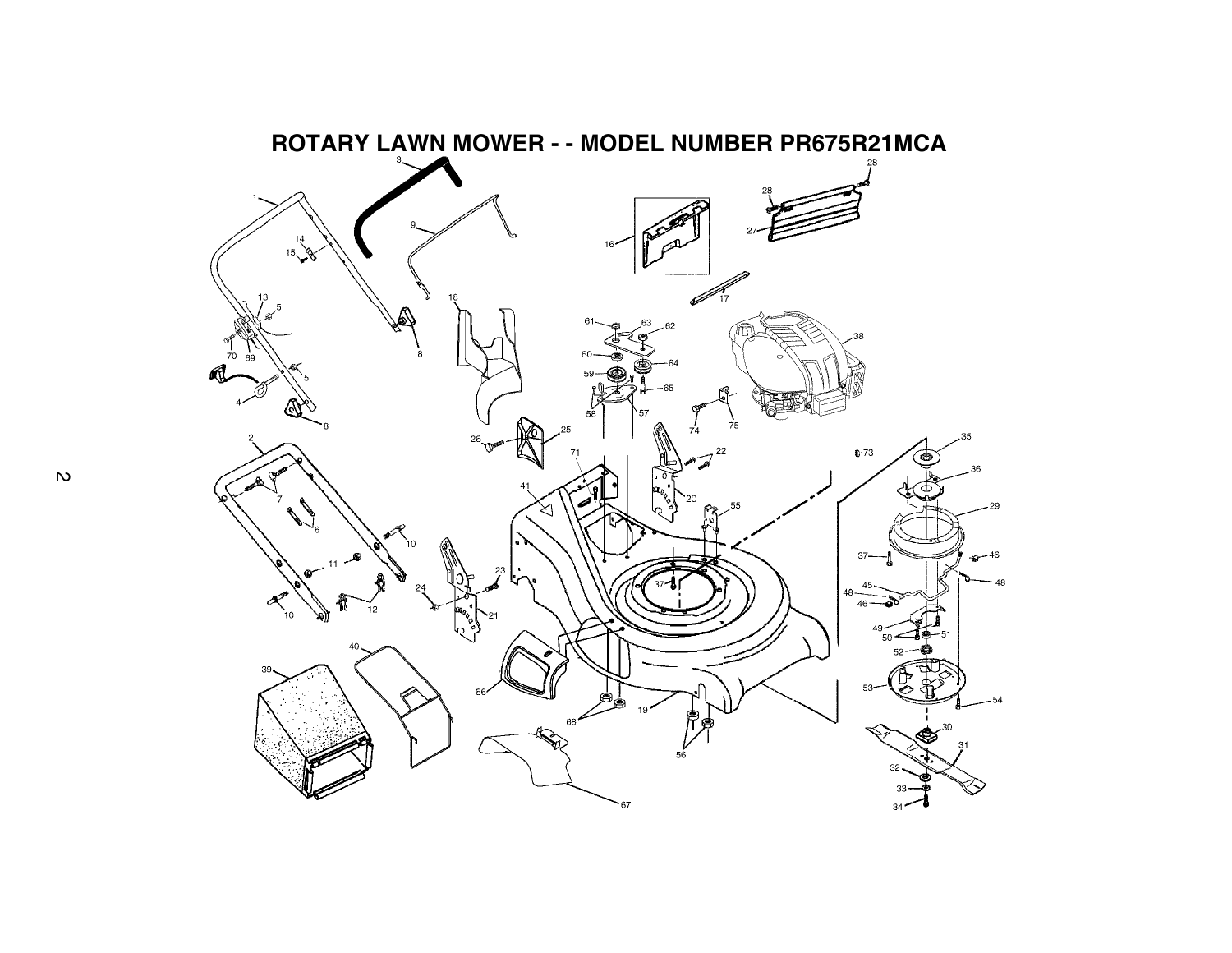## **ROTARY LAWN MOWER - - MODEL NUMBER PR675R21MCA**

| KEY<br>NO. | <b>PART</b><br>NO. | <b>DESCRIPTION</b>                       | <b>KEY</b><br>NO. | <b>PART</b><br>NO. | <b>DESCRIPTION</b>                                          |
|------------|--------------------|------------------------------------------|-------------------|--------------------|-------------------------------------------------------------|
| 1          | 167163             | Handle, Upper Dlx Comf. (Including grip) | 39                | 182116             | Grass Catcher Bag                                           |
| 2          | 161105X479         | Handle, Lower                            | 40                | 180026             | <b>Grass Catcher Frame</b>                                  |
| 3          | 164265             | Grip, Hdl Foam Smooth                    | 41                | 107339X            | Danger Decal                                                |
| 4          | 179585             | Guide, Rope, Side                        | 45                | 166034             | <b>Engagement Rod</b>                                       |
| 5          | 132004             | Nut, Hex Lockwasher 1/4-20               | 46                | 166041             | <b>Bushing</b>                                              |
| 6          | 66426              | Wire, Tie                                | 48                | 169605             | <b>Retainer Clip</b>                                        |
| 7          | 131959             | Bolt, Handle 5/16-18 x 1.75              | 49                | 175787X008         | Clamp                                                       |
| 8          | 170176             | Knob, Handle                             | 50                | 54583              | Screw                                                       |
| 9          | 176281             | Bail, Cont. Wire Dlx Comf. Yel           | 51                | 169980             | Spacer                                                      |
| 10         | 161551             | Bolt, Sq. Neck                           | 52                | 170868             | <b>Wave Washer</b>                                          |
| 11         | 73990500           | Nut, Hex Lockwasher Ins. 5/16-18 UNC     | 53                | 173041             | Belt Cover, Bottom                                          |
| 12         | 51793              | Cotter, Hairpin                          | 54                | 750097             | Screw                                                       |
| 13         | 133107             | Engine zonecontrol cable                 | 55                | 166383X479         | Cable Support Bracket                                       |
| 14         | 850733X004         | Bracket, Upstop                          | 56                | 63601              | Nut                                                         |
| 15         | 83816              | Screw, Hex Washer Head Tapping 10-2      | 57                | 166391X004         | Bracket Assy.                                               |
| 16         | 162085             | Kit, Door Rear                           | 58                | 57808              | Screw                                                       |
| 17         | 179885             | Seal, Door                               | 59                | 166042             | V-Groove Pulley                                             |
| 18         | 165261             | Plug, Mulcher                            | 60                | 166050             | Idler Arm Spacer                                            |
| 19         | 172306             | Kit, Housing                             | 61                | 145212             | Flange Nut                                                  |
| 20         | 161568X479         | Handle, Bracket Asm. Left                | 62                | 155552             | Locknut                                                     |
| 21         | 168227X479         | Handle, Bracket Asm. Right               | 63                | 166022X008         | Idler Arm                                                   |
| 22         | 150078             | Screw, Hex Wshd                          | 64                | 166043             | <b>Idler Pulley</b>                                         |
| 23         | 163183             | Bolt, Hex Head 5/16-18 x 5/8             | 65                | 160829             | Shoulder Bolt                                               |
| 24         | 63124              | Nut, Hex Lock Wshr 5/16-18               | 66                | 171962             | Door Assy.                                                  |
| 25         | 161333             | Baffle, Side                             | 67                | 169699             | Deflector, Door                                             |
| 26         | 163409             | Screw 12 x 5/8                           | 68                | 88349              | <b>Nut</b>                                                  |
| 27         | 161550             | Skirt                                    | 69                | 170297             | <b>Throttle Control</b>                                     |
| 28         | 88652              | Screw, Hinge 1/4-20 x 1.25               | 70                | 144929             | Screw                                                       |
| 29         | 166036X479         | Belt Cover, Top                          | 71                | 54583              | Screw                                                       |
| 30         | 851514             | Adapter, Blade w/key Longer              | 73                | 87677              | Hi Pro Key                                                  |
| 31         | 175064             | Blade, 21"                               | 74                | 83816              | Screw                                                       |
| 32         | 851074             | Washer, Hardened                         | 75                | 111190X            | Cable Clamp                                                 |
| 33         | 850263             | Lockwasher, Helical Spring 3/8           | $\sim$ $\sim$     | 162300             | Warning Decal (Not Shown)                                   |
| 34         | 851084             | Screw, Hex Head 3/8-24 x 1.38            | $\sim$ $\sim$     | 172787             | Operator's Manual (English)                                 |
| 35         | 169809             | Pulley, Fixed                            | ٠.                | 172788             | Operator's Manual (French)                                  |
| 36         | 179219             | Bearing Support Assy.                    | ٠.                | 181891             | Replacement Parts Manual                                    |
| 37         | 150406             | Bolt, Engine                             |                   |                    |                                                             |
| 38         | $- - -$            | Engine, B&S, Model Number 121602         |                   |                    | <b>NOTE:</b> All component dimensions given in U.S. inches. |
|            |                    | (Order parts from engine manufacturer)   |                   | 1 inch = $25.4$ mm |                                                             |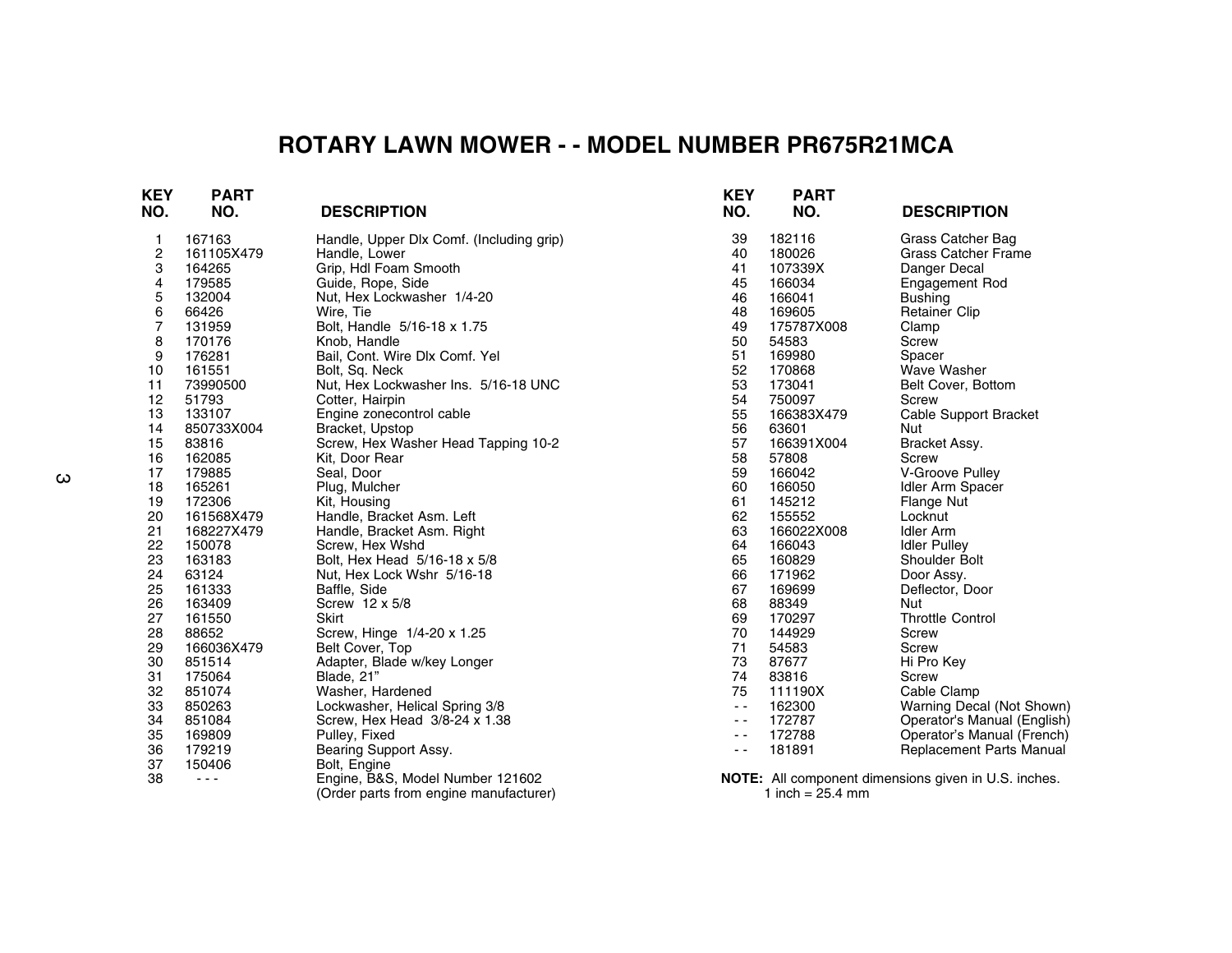

**ROTARY LAWN MOWER - - MODEL NUMBER PR675R21MCA**